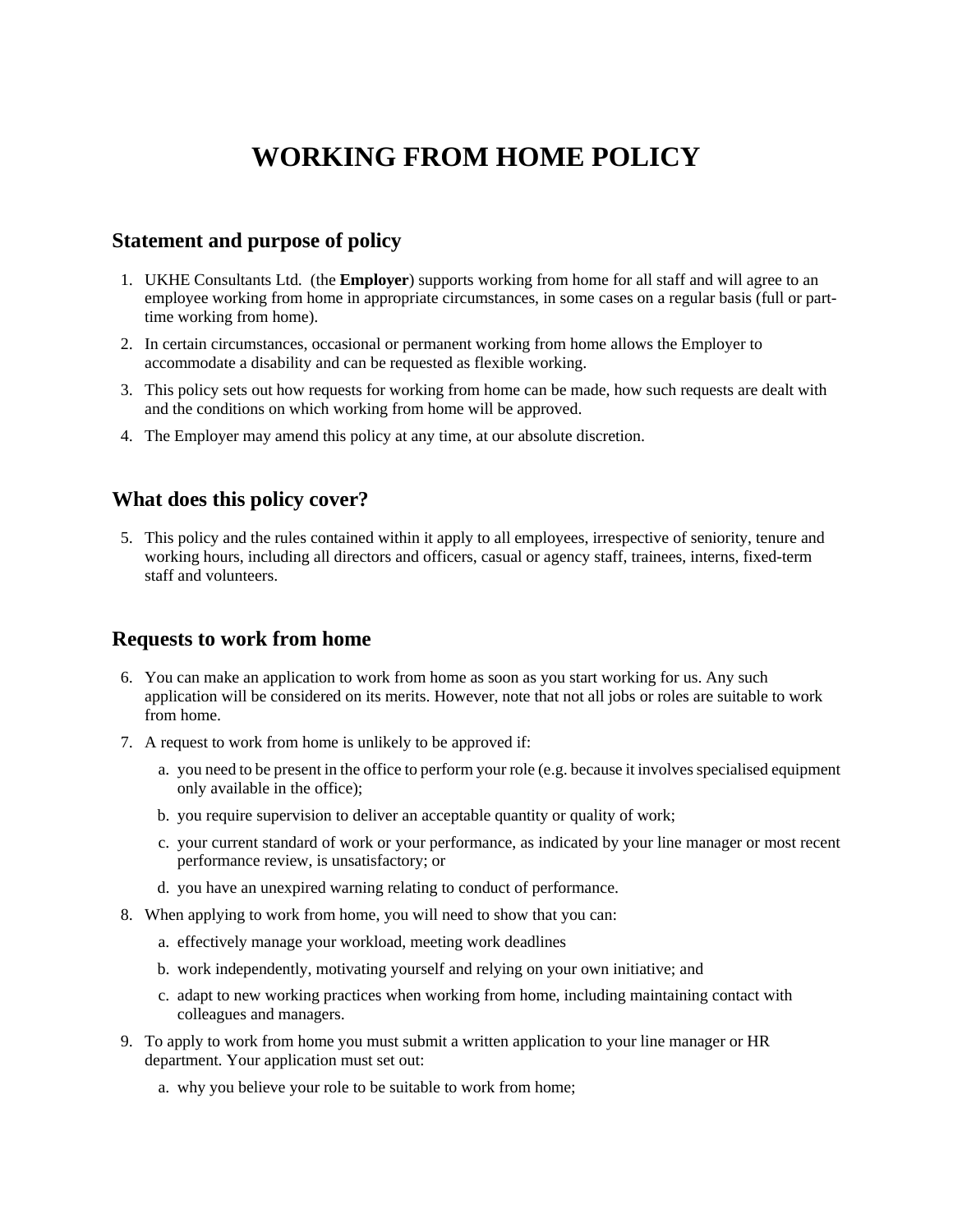- b. how you meet the requirements to work from home as set out in paragraph 7;
- c. if you wish to work from home on a permanent basis or for a fixed period, stating the date from which you wish to start working from home and, where the arrangement is for a fixed period, the date on which you wish to finish working from home;
- d. if you wish to work from home for your entire working week or only on certain days, specifying the days you wish to work from home;
- e. your availability for coming into work on days you are proposing to work from home if you are needed (e.g. to attend training days or cover for a sick colleague);
- f. how you will maintain contact with your line manager and how your work will be set and monitored; and
- g. how you will ensure the security of information and documents while working from home.
- 10. For your application to work from home to be considered, you should give the Employer as much notice as possible and, in any event, make an application at least before your proposed working from home start date.

## **Response to working from home application**

- 11. When considering your application to work from home, your line manager or HR department, may invite you to a meeting to discuss your proposal.
- 12. The Employer will endeavour to respond to your application within 2 days of your application.
- 13. If the Employer refuser your request to work from home, you will be given a written response stating the reasons for refusal. If you are unhappy with our decision, you may appeal.
- 14. If the Employer accepts your application to work from home, this will be recorded in writing. Any such acceptance may be subject to a trial period.
- 15. Any agreement regarding your working from home, will include the following terms:
	- a. While working from home, you will continue to be subject to the same performance measures, objectives and processes as when you were working on the business premises.
	- b. Your line manager will continue to supervise you and will regularly review your working from home arrangements, taking steps to address and rectify any problems. Your line manager will also ensure that you are up to date with information relevant to your work.
	- c. You agree to attend the business premises or other reasonable location for training courses, important meetings or other events which you are expected to attend in person.
	- d. You acknowledge that when you attend the business premises, you may have to share a desk or hot desk.

## **Hours of work**

- 16. While you are working from home, your normal working hours will apply. If you do not think it will be possible to work these hours, please speak with your line manager about making a flexible working request.
- 17. Please make sure that you take adequate rest breaks throughout the day, as set out in your employment contract.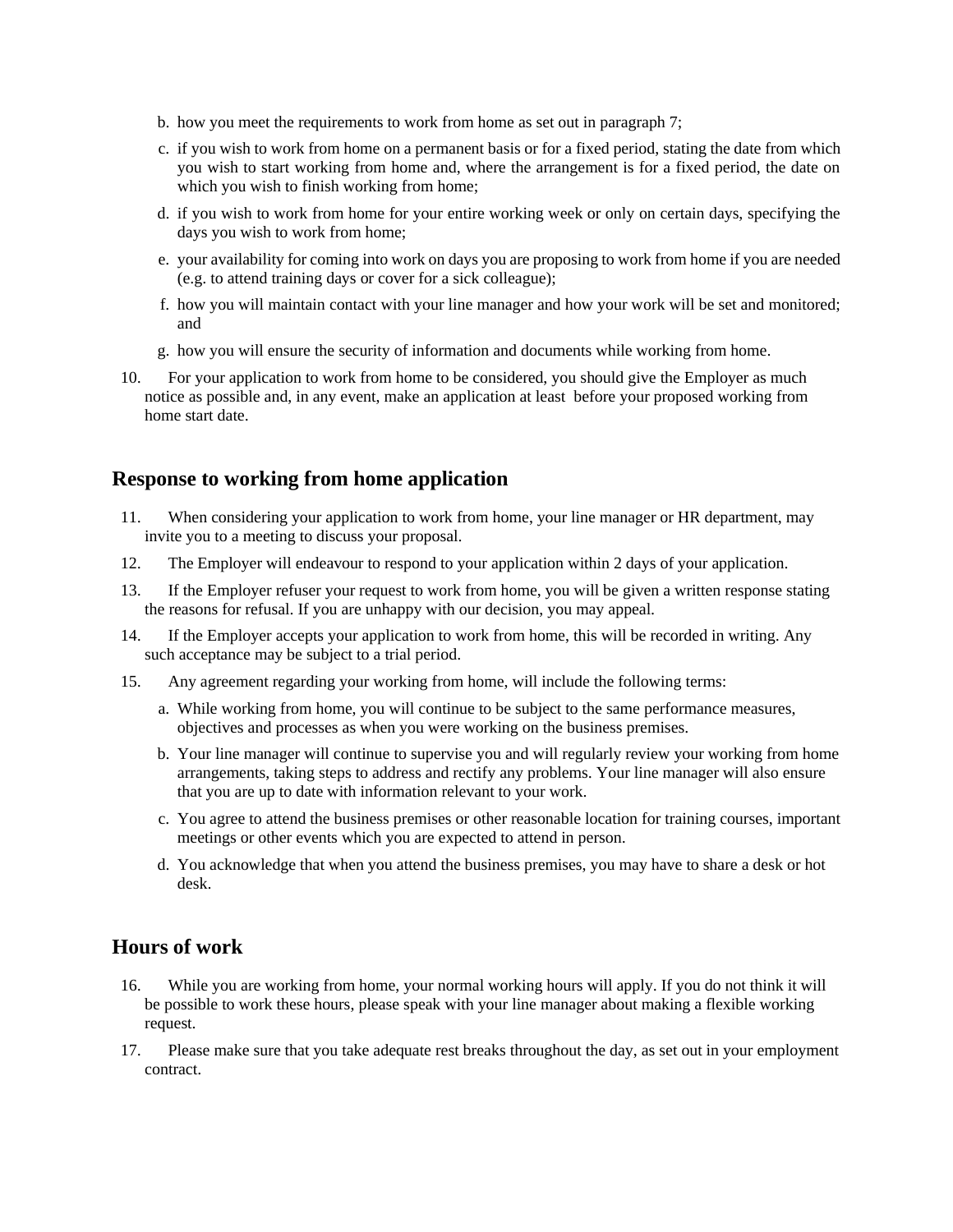18. In the event that you need to change your hours of work (e.g. to deal with the potentially conflicting demands of work and looking after children), please discuss any changes you need to your working schedule with your line manager.

## **Communicating with your line manager**

- 19. Make sure you keep in regular contact with your line manager and notify them if you are unsure about what you are required to do.
- 20. You should consider all lines of communication, including email, telephone and video calls to ensure relationships are maintained and work continues.

## **Equipment and materials**

- 21. The Employer will provide any equipment or materials which you may reasonably require when working from home. The Employer will arrange for and cover the costs of installing and removing any such equipment or materials from your home.
- 22. Any equipment or materials provided to you by the Employer will remain our property.
- 23. In relation to the equipment or materials provided to you by the Employer, you must:
	- a. use it for work-related purposes only. Equipment and materials the Employer provides to you must not be used by any other member of the family or third party at any time or for any purpose.
	- b. take reasonable care of it.
	- c. notify the IT department or your line manager of any faults with the equipment or materials.
	- d. make it available to the Employer for collection at any time if requested to do so.
- 24. You shall be responsible for any damage to the equipment or materials which goes beyond ordinary wear and tear.

## **Expenses**

- 25. The Employer will reimburse you for reasonable telephone and broadband internet charges incurred when working from home, subject to the production of itemised bills and such other evidence as the Employer may require.
- 26. You will be responsible for any other associated costs of you working from home, including the costs of heating, lighting, electricity and printing.

## **Security**

- 27. You are responsible for ensuring the security of all equipment, documents and information and must take all necessary steps to ensure that confidential information is always kept secure. You must:
	- a. password protect any confidential information held on your home computer;
	- b. lock your computer whenever it is left unattended;
	- c. store confidential papers securely when they are not in use;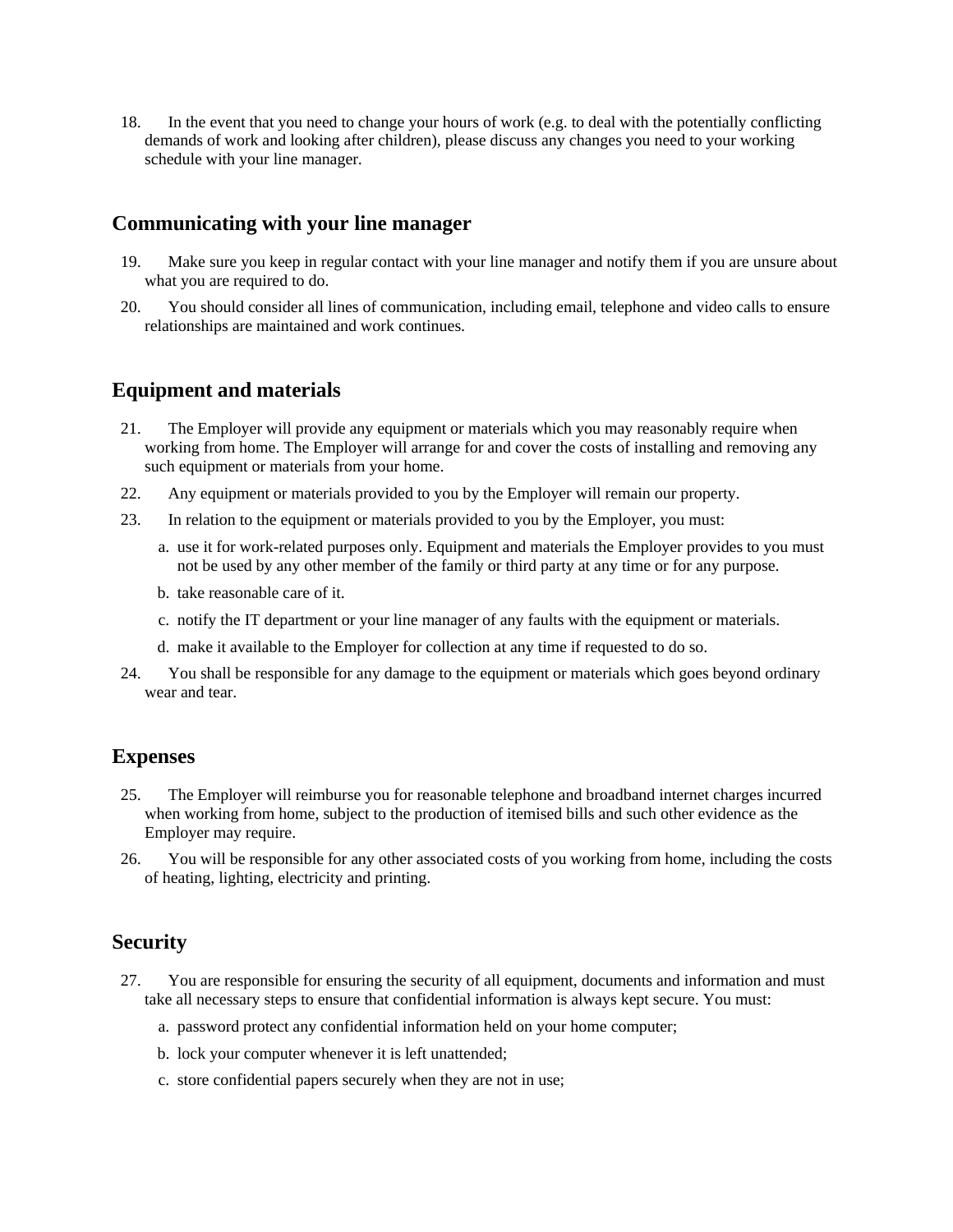- d. ensure the secure disposal of any confidential papers (e.g., by using a shredder if there is one available);
- e. comply with our Data Protection Policy; and
- f. report any data security breaches to your line manager immediately.

# **Health and safety**

- 28. When working from home, you must take reasonable care of your own health and safety and that of anyone else in the home who is affected by your work while working from home.
- 29. You should comply with our Health and Safety Policy and follow all health and safety instructions issued by the Employer's from time to time, including attending any health and safety training.
- 30. Liaise with your line manager to make sure that your workstation is appropriate and that you are working in a safe manner.
- 31. There are steps you can take to make sure you achieve a comfortable posture while working from home on display screen equipment (DSE). Please watch the video from the Health and Safety Executive (HSE) on workstation set-up at [www.hse.gov.uk/toolbox/workers/home.htm](http://www.hse.gov.uk/toolbox/workers/home.htm) .
- 32. While working with DSE, please also observe these guidelines:
	- a. Break up long spells of DSE work with rest breaks (at least five minutes every hour) or changes in activity.
	- b. Avoid awkward, static postures by regularly changing your position.
	- c. Get up and move around or do stretching exercises.
	- d. Avoid eye fatigue by changing focus or blinking from time to time.
- 33. Notify your line manager and the HR department if you identify any work-related health and safety concerns or hazards while working from home.
- 34. You should follow the usual reporting procedures for any work-related accidents that occur in your home.
- 35. For health and safety purposes, the Employer retains the right to inspect and check your home office. The need for such inspections will depend on your specific circumstances, including the nature of your work.

#### **Insurance**

- 36. You acknowledge and understand that working from home may affect your home and contents insurance.
- 37. You should check with your home and contents insurance providers that they have adequate cover for the fact that you work from home and whether any of your own equipment is covered for work use.

#### **Rental or mortgage arrangements**

38. You acknowledge and understand that working from home may affect your mortgage, lease or tenancy agreement.